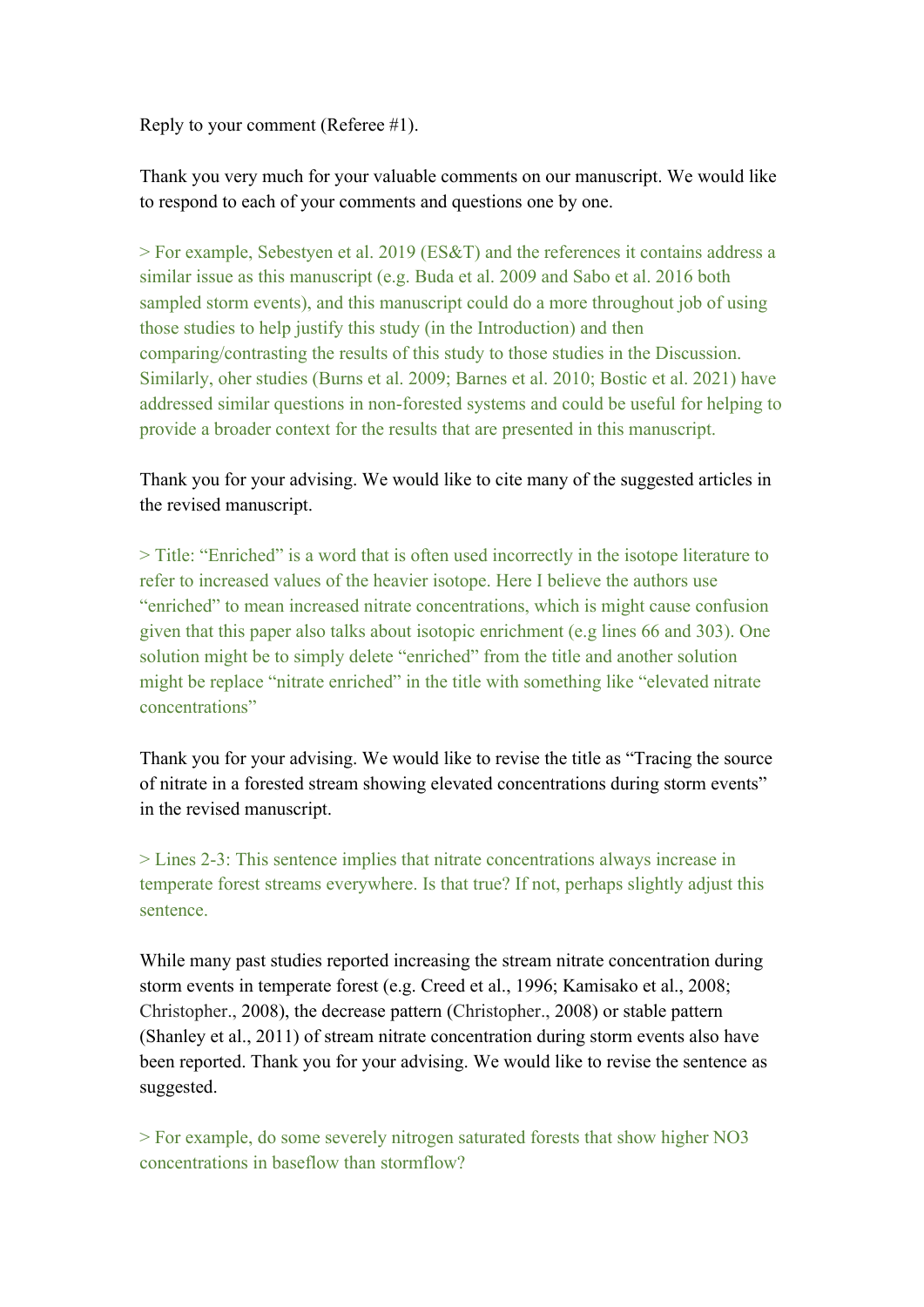No. For example, the KJ forested catchment has been reported under severely nitrogen saturation (Nakagawa et al., 2018), both this study and past study (Kamisako et al., 2008) found significant increase in the stream nitrate concentration during stormflow than baseflow. Thank you for your advising.

> Line 5: Please tell the reader what time of year (winter, spring, summer, autumn) these storm events occurred.

Thank you for your advising. We would like to revise as suggested.

> Line 6: It might be helpful to insert "increasing" before "from" to help the reader understand that the "variation" nitrate concentration that was observed was primarily an increase in concentrations.

Thank you for your advising. We would like to revise as suggested.

 $>$  Line 14: I believe "(d<sup>15</sup>N, d<sup>18</sup>O, and C<sup>17</sup>O)" can be deleted without sacrificing meaning.

Thank you for your advising. We would like to revise as suggested.

> Line 26-27: Could the authors support this claim by calculating annual export of NO3-atm (and NO3-terr) using their concentration and flow data?

The annual export of unprocessed atmospheric nitrate in the stream can be calculated as  $3.2 \pm 0.7$  mmol m<sup>-2</sup> yr<sup>-1</sup> by multiplying the average flow rate of stream and the average concentration of unprocessed atmospheric nitrate in the stream during the routine observation.

The annual export flux of unprocessed atmospheric nitrate relative to the annual deposition flux ( $M_{atm}/D_{atm}$  ratio), nitrogen saturation index, was estimated from annual concentration of unprocessed atmospheric nitrate in the stream, annual flow rate of stream, and annual deposition flux of atmospheric nitrate. In the forested catchment, the annual flow rate of stream and annual deposition flux of atmospheric nitrate can be considered as constant. The concentration of unprocessed atmospheric nitrate in the stream was  $1.6 \pm 0.4 \mu M$ ,  $1.8 \pm 0.4 \mu M$ , and  $2.1 \pm 0.4 \mu M$  during the storm events I, II, and III, respectively, which have no significant difference with the average concentration of unprocessed atmospheric nitrate in the stream  $(2.2 \pm 0.6$  $\mu$ M). Thus, the storm events have little impacts on the  $M_{\text{atm}}/D_{\text{atm}}$  ratio. Thank you for your advising. We would like to clarify this in the revised MS.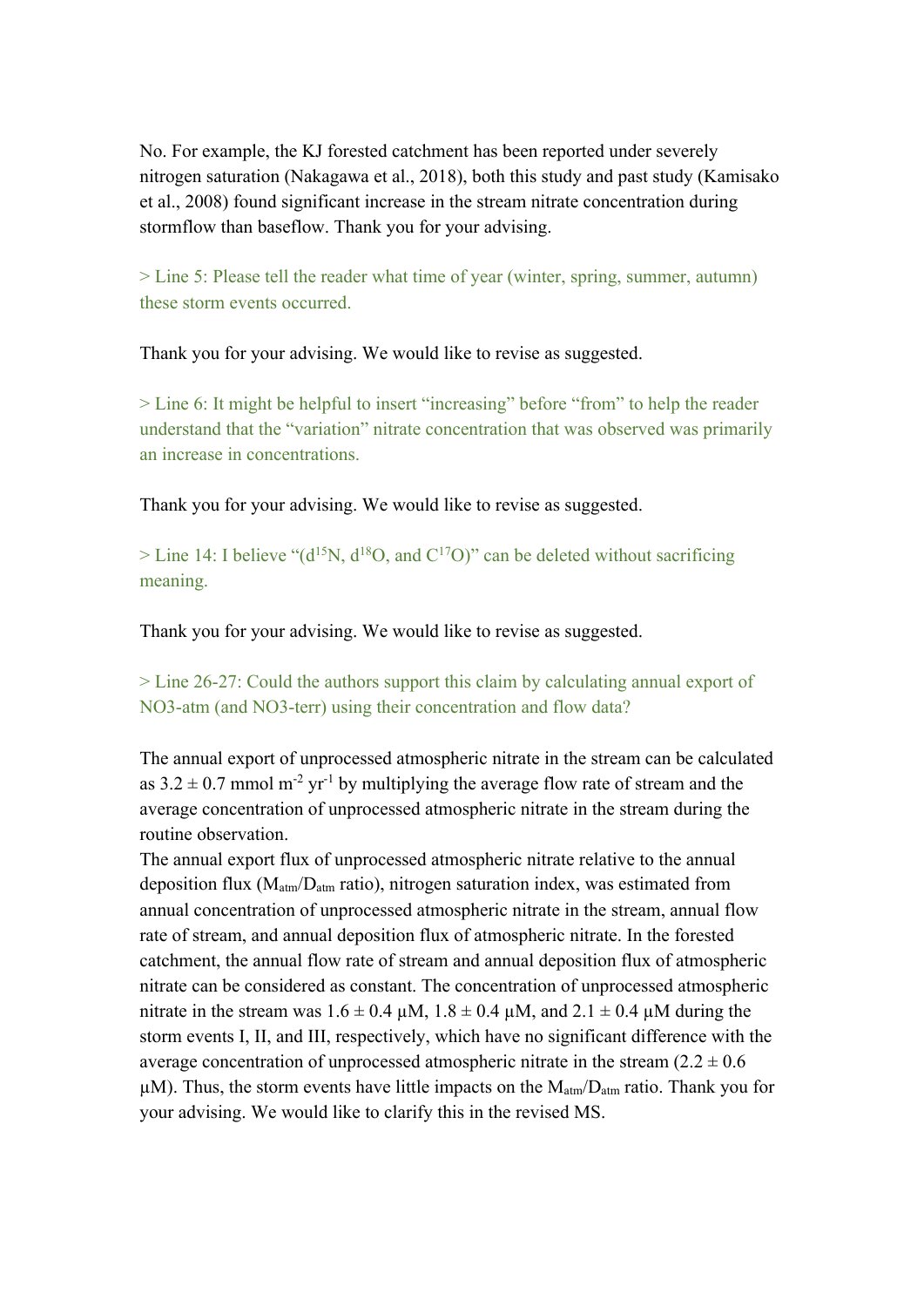> Lines 26-30: Is this conclusion specific to the author's study site (or certain types of forests) or are they suggesting that is a more broad/general conclusion that applies to forested catchments everywhere?

We conducted the research at KJ forested catchments as an example of the nitrogen saturated forested catchment. The conclusion is only suitable for the KJ forested catchment at present. Further works should be needed to verify the conclusion in different forested catchments in the future.

## > Line 33: "representative" of what? Please clarify.

Thank you for your advising. We will clarify this in the revised manuscript.

> Line 50: First, how are the authors using "overland flow" here and elsewhere (e.g. line 463) in the manuscript? My understanding is that overland flow is unlikely in areas that are not near channels or stream/riparian areas in forests except for unique situations, such as intense rain events or rain that occurs on frozen soils. Second, I don't believe either of the cited studies suggest that overland flow is a mechanism for direct suppler of atmospheric nitrate to stream water. As far as I recall, Kaushal et al. didn't show overland flow for their forested site and Sebestyen et al. talked about routing of NO3-atm along flow paths that allowed NO3-atm to bypass uptake/processing (but not specifically about overland flow).

Thank you for your advising. We would like to revise this in the revised manuscript.

> Line 72: Is beta completely constant or can it exhibit some variation around 0.5279? If so, does the variation affect the authors data analyses or interpretations?

Bostic et al. (2021) assumed the *β* could vary from 0.51 to 0.53. In the whole samples analyzed in this study (n=105), both the min and max value of the  $\delta^{18}$ O was -3.3 ‰ and +7.7 ‰, respectively. Thus, the max range of deviation in the  $\Delta^{17}O$  could be estimated to be 0.1 ‰ (Fig 1), which in accordance with our analytical standard error of  $Δ^{17}O$ . As a result, our conclusion cannot be influenced by the variation of  $β$ . Thank you for your advising.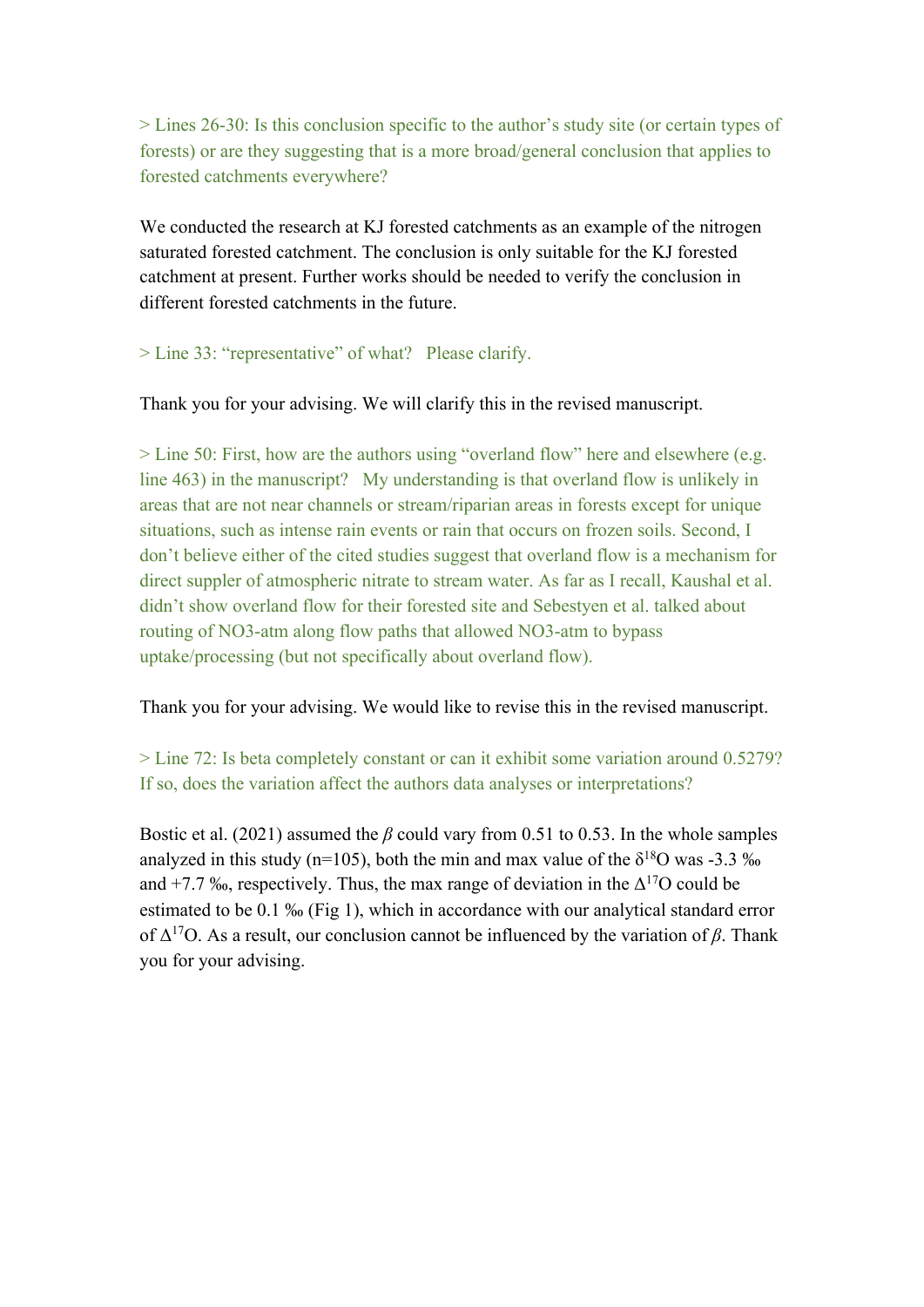

Figure 1. Schematic diagram showing the max variation of the  $\Delta^{17}O$  in accordance with the variation of the *β* from 0.51 to 0.53 in this study*.*

> Lines 162-164: It seems like there would be potential for microbial alteration of the samples during the 1-2 weeks that they stayed in the field before being returned to the lab. Did the authors assess this?

We think the microbial alteration of the stream water samples during the storage period can be negligible.

(1) The sampler was set on the riverbank near a weir surrounded by ferns and other understory vegetation avoiding sunlight during the observation. In addition, the bottles are stored in a shaded space to minimize the microbial alteration of the samples. Besides, the automatic sampler (SIGMA 900, Hach, USA) has equipped with refrigerator to keep the samples in 4°C. (2) Kotlash and Chessman (1998) have assessed the storage effects of freezing, acidification, refrigeration and extended storage without refrigeration (6 days) on measured concentrations of nitrogen of different stream water samples, and found there was little difference in concentration of oxidized nitrogen  $(NO<sub>3</sub> + NO<sub>2</sub>)$  according to different treatment. (3) The concentrations of stream nitrate showed temporal variation in accordance with the variation in the stream flow rate during storm events (Figs. 3 and S1). As a result, the variation of the stream nitrate concentrations was primarily controlled by the flow rate instead of the microbial process. (4) The  $\Delta^{17}$ O of stream nitrate is stable during the progress of such microbial processes (e.g., denitrification or assimilation). While the  $\delta^{15}$ N and  $\delta^{18}$ O of stream nitrate can be altered by the progress of partial removal through microbial process, the  $\delta^{15}N$  and  $\delta^{18}O$  of stream nitrate showed strong linear relationship between the reciprocal of concentrations, implying that the primary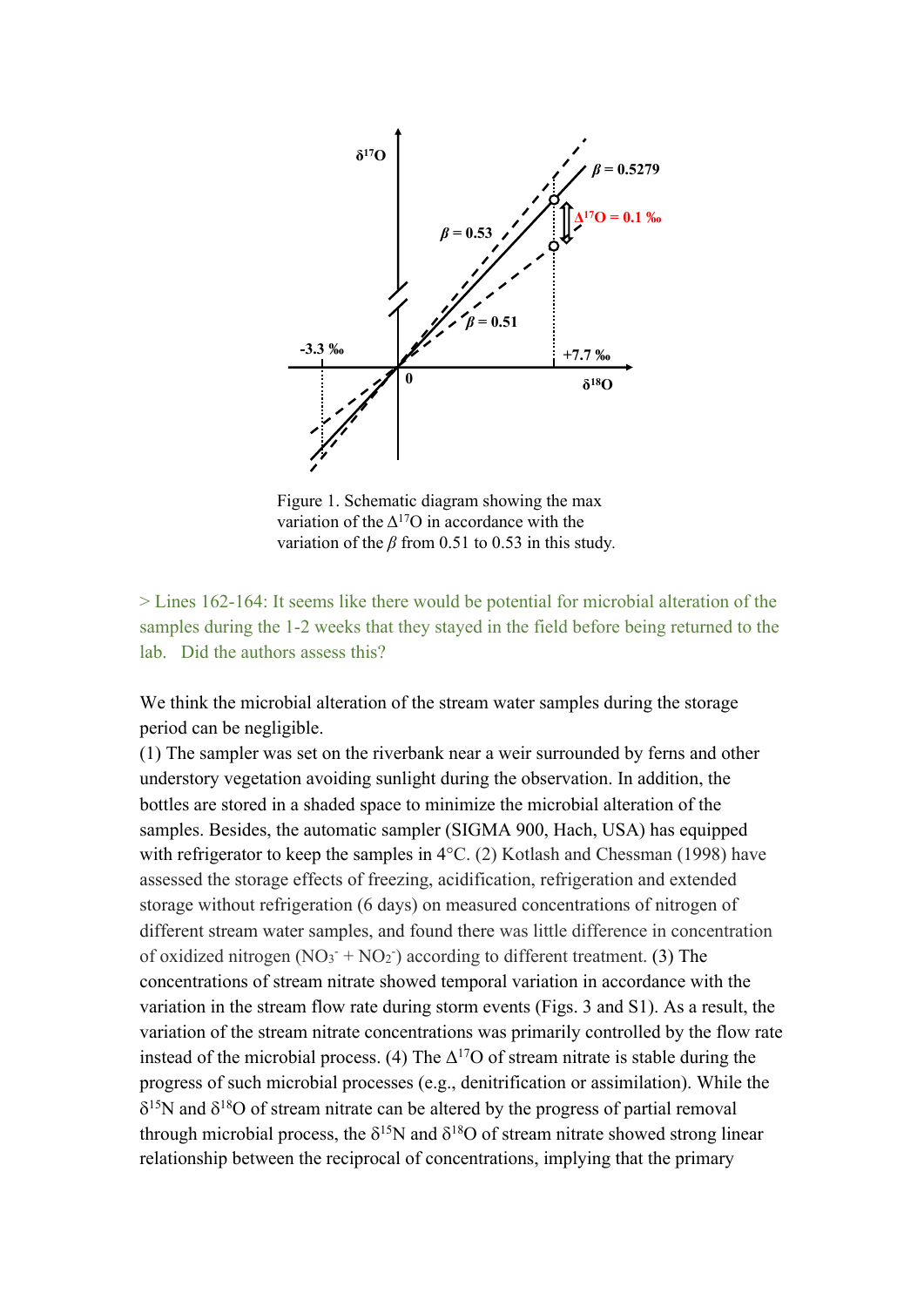process controlling both  $\delta^{15}N$  and  $\delta^{18}O$  was mixing. Thank you for your advising. We would like to emphasize this in the revised manuscript.

> Lines 184-185: How many "local laboratory nitrate standards" were used and what are their isotope values?

> Lines 205-206: What data were used to calculate the reported standard error of the mean for each isotope? For example, was precision determined from the lab standards, replicate samples, or something else?

In this study, we used three kinds of the local laboratory nitrate standards, which were named to be GG01 ( $\delta^{15}N = -3.07\%$ ,  $\delta^{18}O = +1.10\%$ , and  $\Delta^{17}O = 0\%$ ), HDLW02  $(\delta^{15}N = +16.11 \text{ %}$ ,  $\delta^{18}O = +22.20 \text{ %}$ , and NF ( $\Delta^{17}O = +19.16 \text{ %}$ ), which the GG01 and the HDLW02 were used to determine the  $\delta^{15}N$  and  $\delta^{18}O$  of stream nitrate, and the GG01 and the NF was used to determine the  $\Delta^{17}O$  of stream nitrate. The standard error of the mean of the isotopic compositions ( $\delta^{15}N$ ,  $\delta^{18}O$ , and  $\Delta^{17}O$ ) was determined by repeated measurements of the GG01 (n = 3),  $\pm$ 0.17 ‰ for  $\delta^{15}N$ ,  $\pm$ 0.25 ‰ for  $\delta^{18}O$ , and  $\pm 0.10$  ‰ for  $\Delta^{17}O$ , respectively. Thank you for your advising. We would like to clarify this in the revised manuscript.

## > Line 226: How was the error range "allowed"?

We estimated the uncertainty derived from the difference in the locality as 1 ‰. This was based on the standard deviation between the annual average  $\Delta^{17}O$  values determined in four different monitoring stations located in the same mid-latitudes, in the past studies such as La Jolla (33° N; Michalski et al., 2003), Princeton (40° N; Kaiser et al., 2007), Rishiri (45° N; Tsunogai et al., 2010), and Sado (38° N; Tsunogai et al., 2016). Besides, we estimated the uncertainty derived from the seasonal difference in the  $\Delta^{17}O$  values of atmospheric nitrate as 1.8 ‰, based on the standard deviation of six-month moving averages of atmospheric nitrate determined at the Sado monitoring station. Adding an additional 0.2 ‰ as a margin, we adopted 3 ‰ as the possible error for  $\Delta^{17}$ O atm in the streams.

## > Line 279: I believe "events" should be singular.

# Thank you for your advising. We would like to revise as suggested.

> Line 353: I suggest inserting "primarily" or "likely" before "responsible" here and elsewhere that this conclusion is presented. The soil and stream data the authors are using come from different years as they describe on lines 318-342, so I think the conclusion on lines 351-354 should be considered tentative.

Thank you for your advising. We would like to revise as suggested.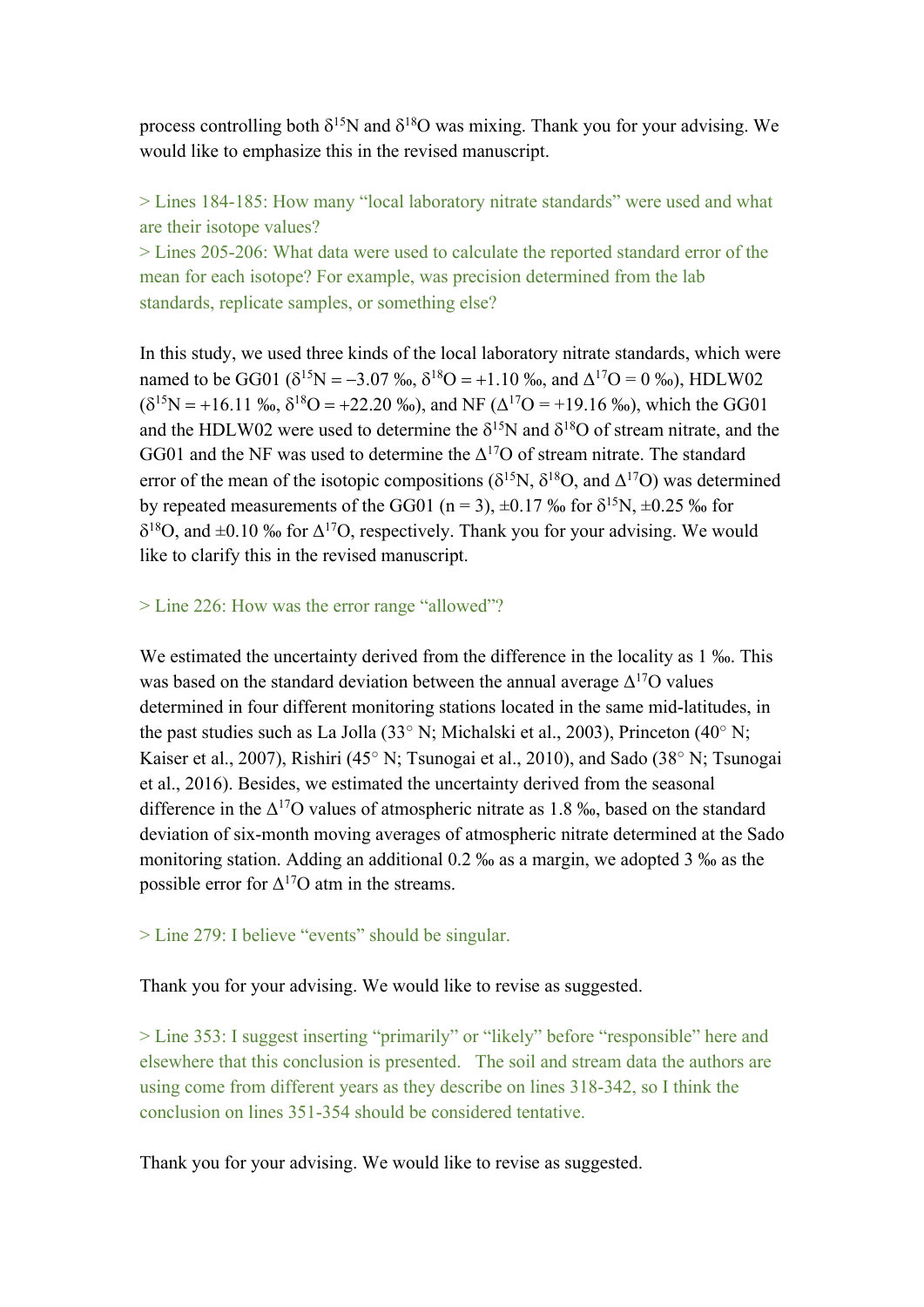> Lines 389-390: Please indicate which symbols indicate upland samples and which indicate riparian samples.

Thank you for your advising. We would like to revise as suggested.

We would like to thank you for the helpful comments and suggestions. We trust that our responses to your comments and questions are satisfactory.

Sincerely, Weitian Ding

## Reference

Bostic, J. T., Nelson, D. M., Sabo, R. D. and Eshleman, K. N.: Terrestrial Nitrogen Inputs Affect the Export of Unprocessed Atmospheric Nitrate to Surface Waters: Insights from Triple Oxygen Isotopes of Nitrate, Ecosystems, doi:10.1007/s10021- 021-00722-9, 2021.

Christopher, S.F., Mitchell, M.J., McHale, M.R., Boyer, E.W., Burns, D.A. and Kendall, C. (2008), Factors controlling nitrogen release from two forested catchments with contrasting hydrochemical responses. Hydrol. Process., 22: 46- 62. https://doi.org/10.1002/hyp.6632

Creed, I. F., Band, L. E., Foster, N. W., Morrison, I. K., Nicolson, J. A., Semkin, R. S. and Jeffries, D. S.: Regulation of nitrate-N release from temperate forests: A test of the N flushing hypothesis, Water Resour. Res., 32(11), 3337–3354, doi:10.1029/96WR02399, 1996.

Kaiser, J., Hastings, M. G., Houlton, B. Z., Röckmann, T. and Sigman, D. M.: Triple oxygen isotope analysis of nitrate using the denitrifier method and thermal decomposition of N2O, Anal. Chem., 79(2), 599–607, doi:10.1021/ac061022s, 2007. Kamisako, M., Sase, H., Matsui, T., Suzuki, H., Takahashi, A., Oida, T., Nakata, M., Totsuka, T. and Ueda, H.: Seasonal and annual fluxes of inorganic constituents in a small catchment of a Japanese cedar forest near the sea of Japan, Water. Air. Soil Pollut., 195(1–4), 51–61, doi:10.1007/s11270-008-9726-8, 2008.

Kotlash, A. R. and Chessman, B. C.: Effects of water sample preservation and storage on nitrogen and phosphorus determinations: Implications for the use of automated sampling equipment, Water Res., 32(12), 3731–3737, doi:10.1016/S0043- 1354(98)00145-6, 1998.

Michalski, G., Scott, Z., Kabiling, M. and Thiemens, M. H.: First measurements and modeling of  $\Delta$ 170 in atmospheric nitrate, Geophys. Res. Lett., 30(16), 3–6, doi:10.1029/2003GL017015, 2003.